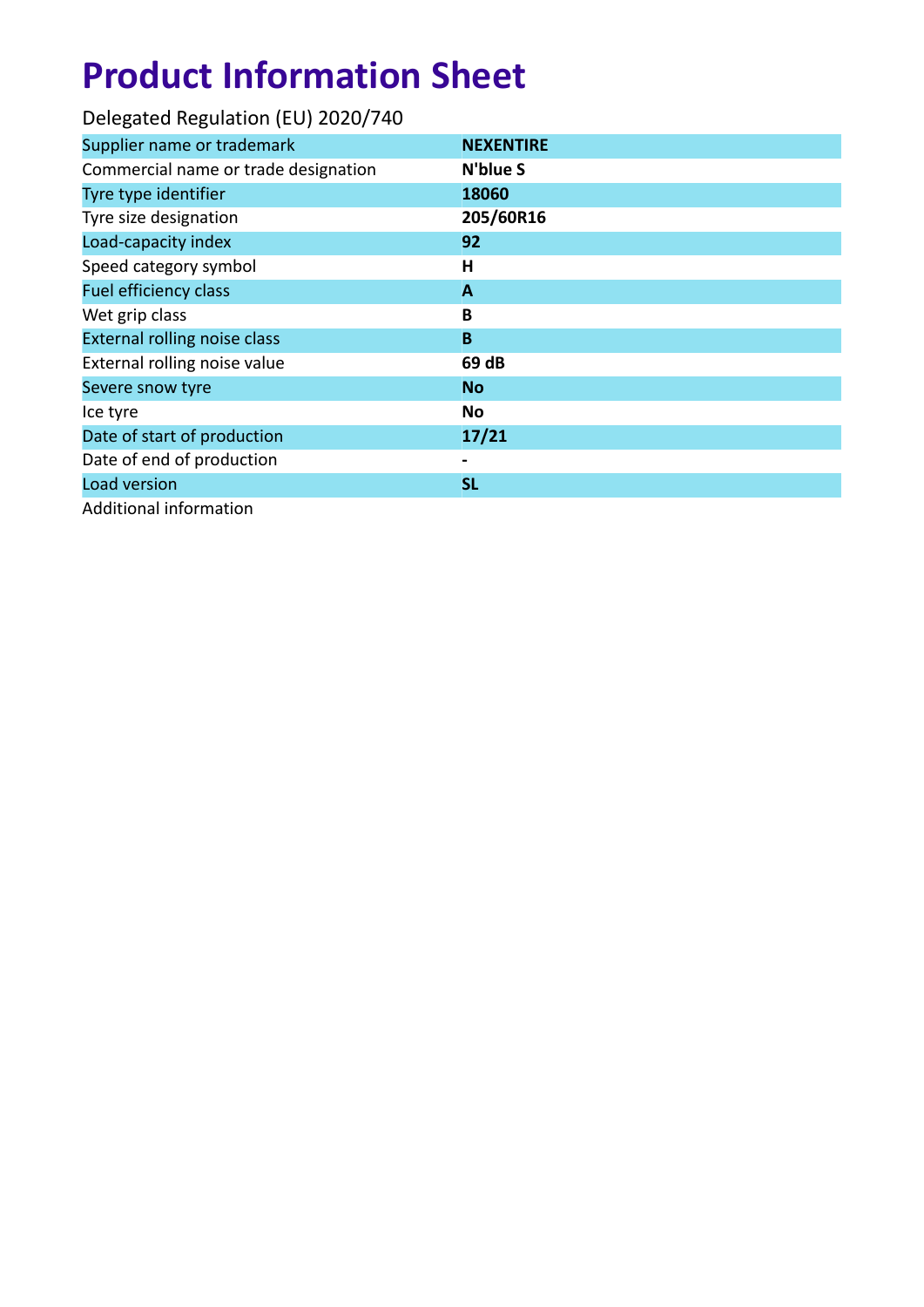

#### **NEXENTIRE**

## 18060

 $C1$ 

## 205/60R16 92 H



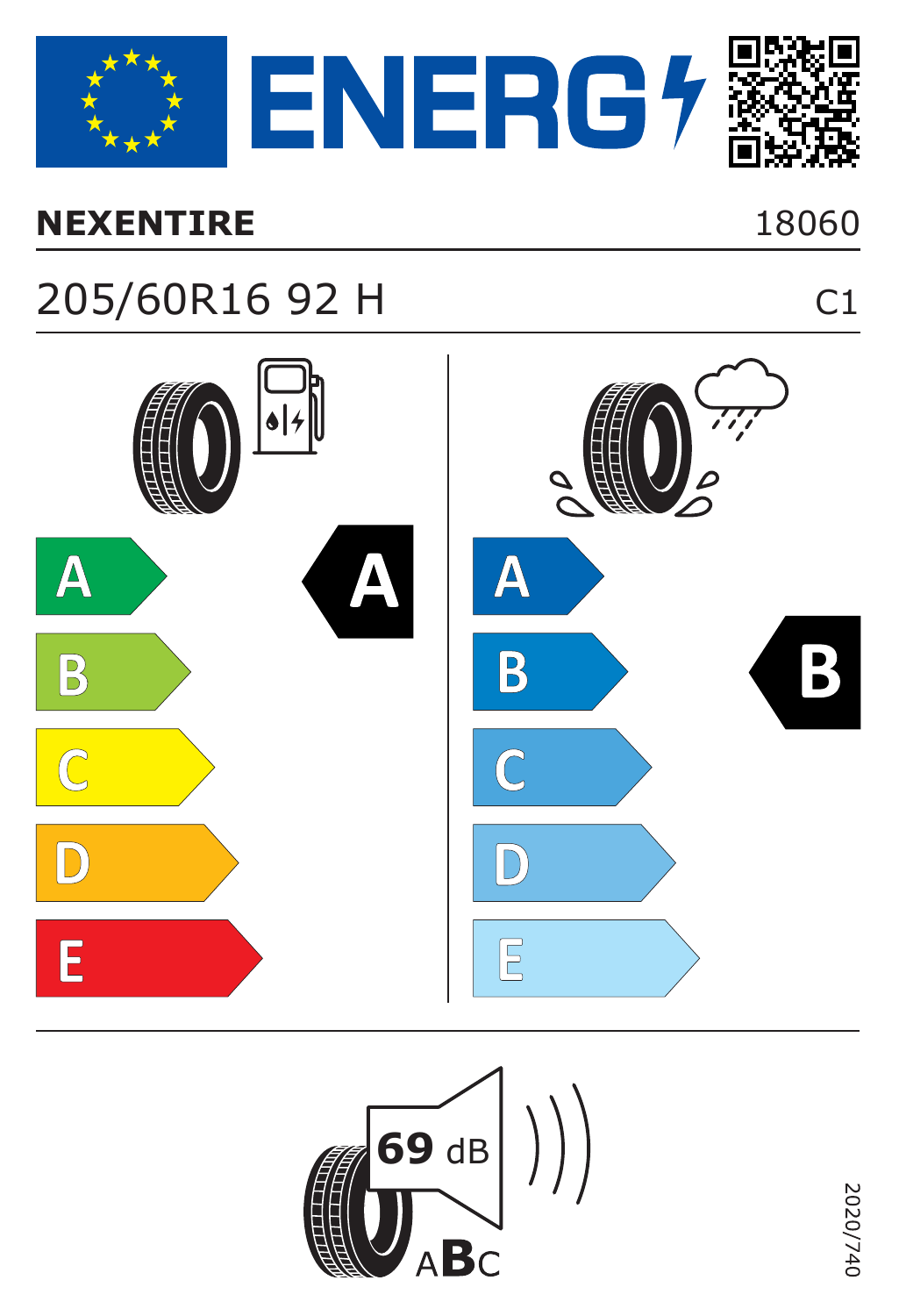# **Product Information Sheet**

| Delegated Regulation (EU) 2020/740   |                   |
|--------------------------------------|-------------------|
| Supplier name or trademark           | <b>NEXENTIRE</b>  |
| Commercial name or trade designation | <b>N'FERA SU1</b> |
| Tyre type identifier                 | 16631             |
| Tyre size designation                | 215/55R17         |
| Load-capacity index                  | 94                |
| Speed category symbol                | v                 |
| <b>Fuel efficiency class</b>         | B                 |
| Wet grip class                       | B                 |
| <b>External rolling noise class</b>  | B                 |
| External rolling noise value         | 70 dB             |
| Severe snow tyre                     | <b>No</b>         |
| Ice tyre                             | No                |
| Date of start of production          | 17/21             |
| Date of end of production            |                   |
| Load version                         | <b>SL</b>         |
| Additional information               |                   |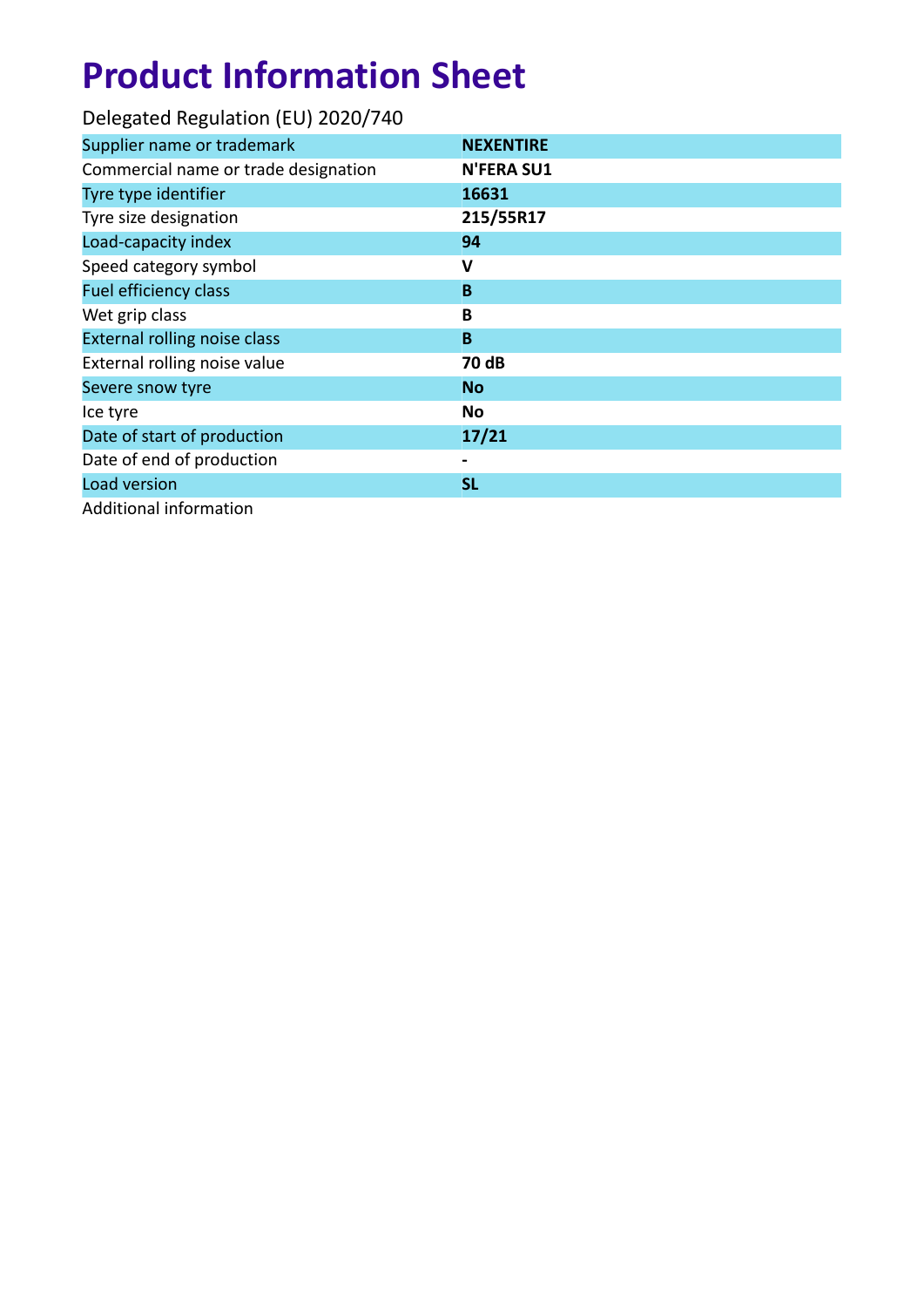

### **NEXENTIRE** 16631

## 215/55R17 94 V C1